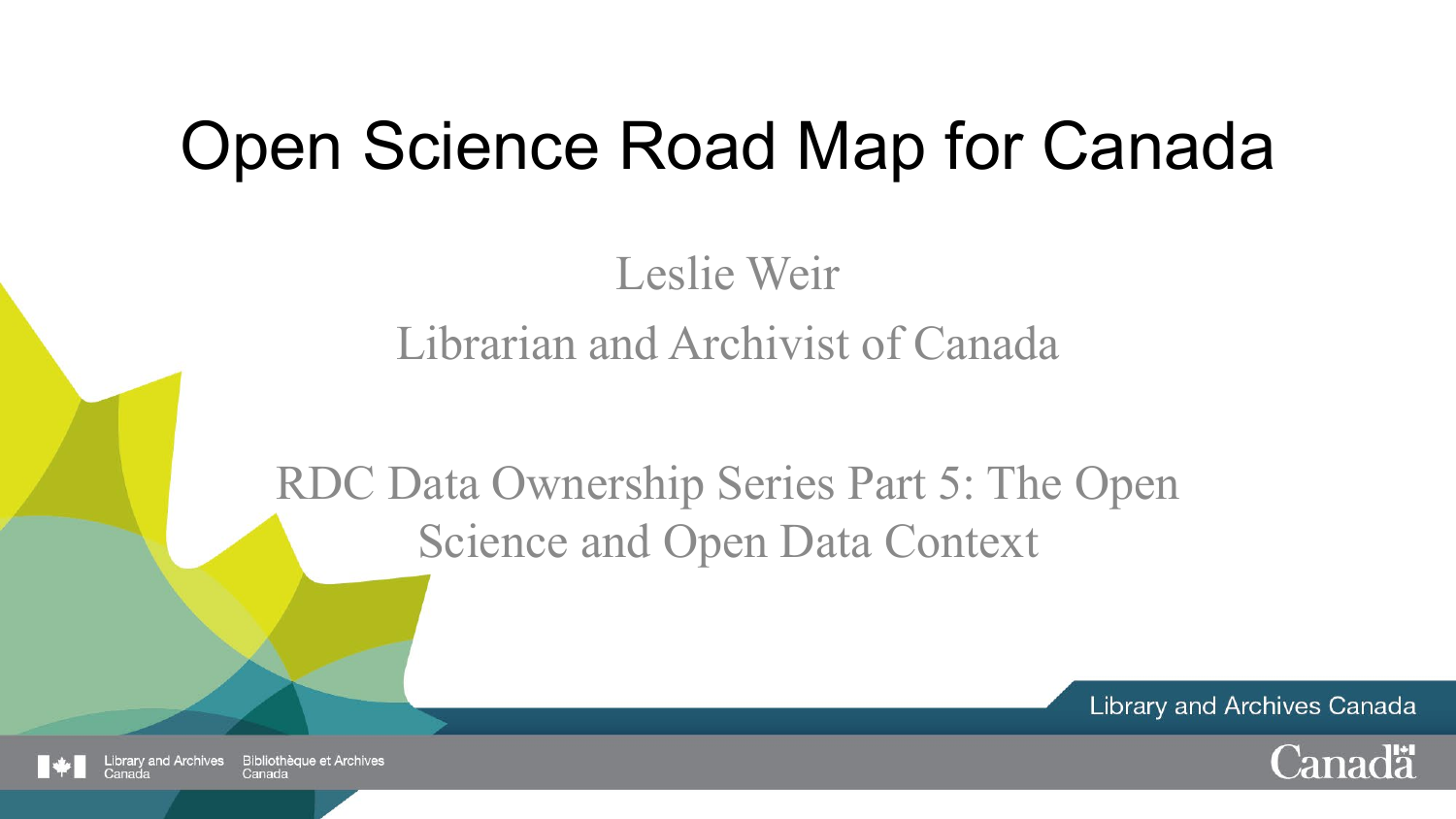## Federal Government Context

- Directive on Open Government (October 2014)
- Model Policy on Scientific Integrity (June 2017)
- Federal Data Strategy Roadmap (August 2019)
- Policy on Service and Digital (April 2020)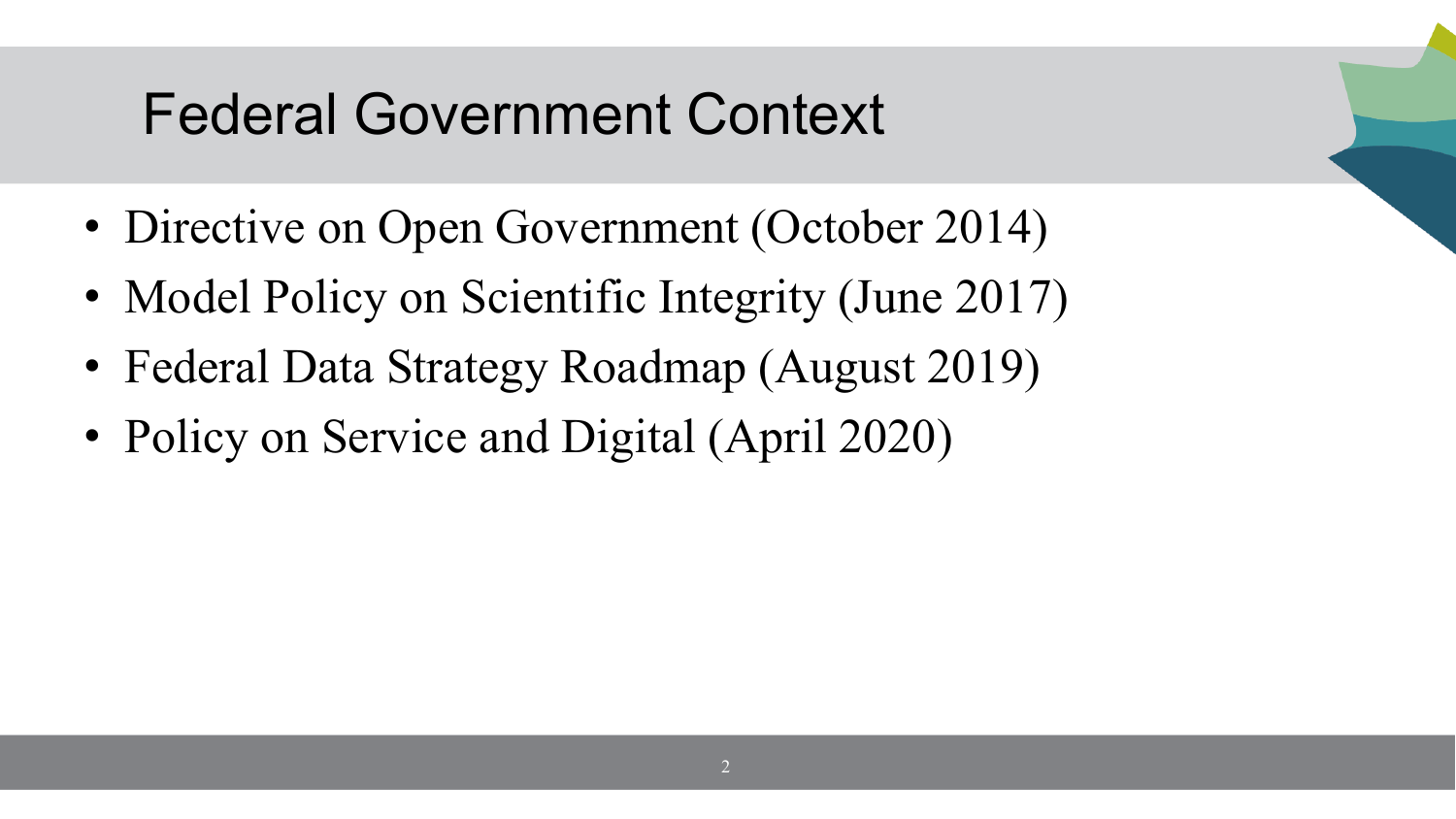## Chief Science Advisor of Canada

- Mona Nemer, Chief Science Advisor to Canada
- Need for Open Science Road Map
- Desire to coordinate with and build upon the Tri-Agency Open Access Policy on Publications and the Statement of Principles on Digital Data Management

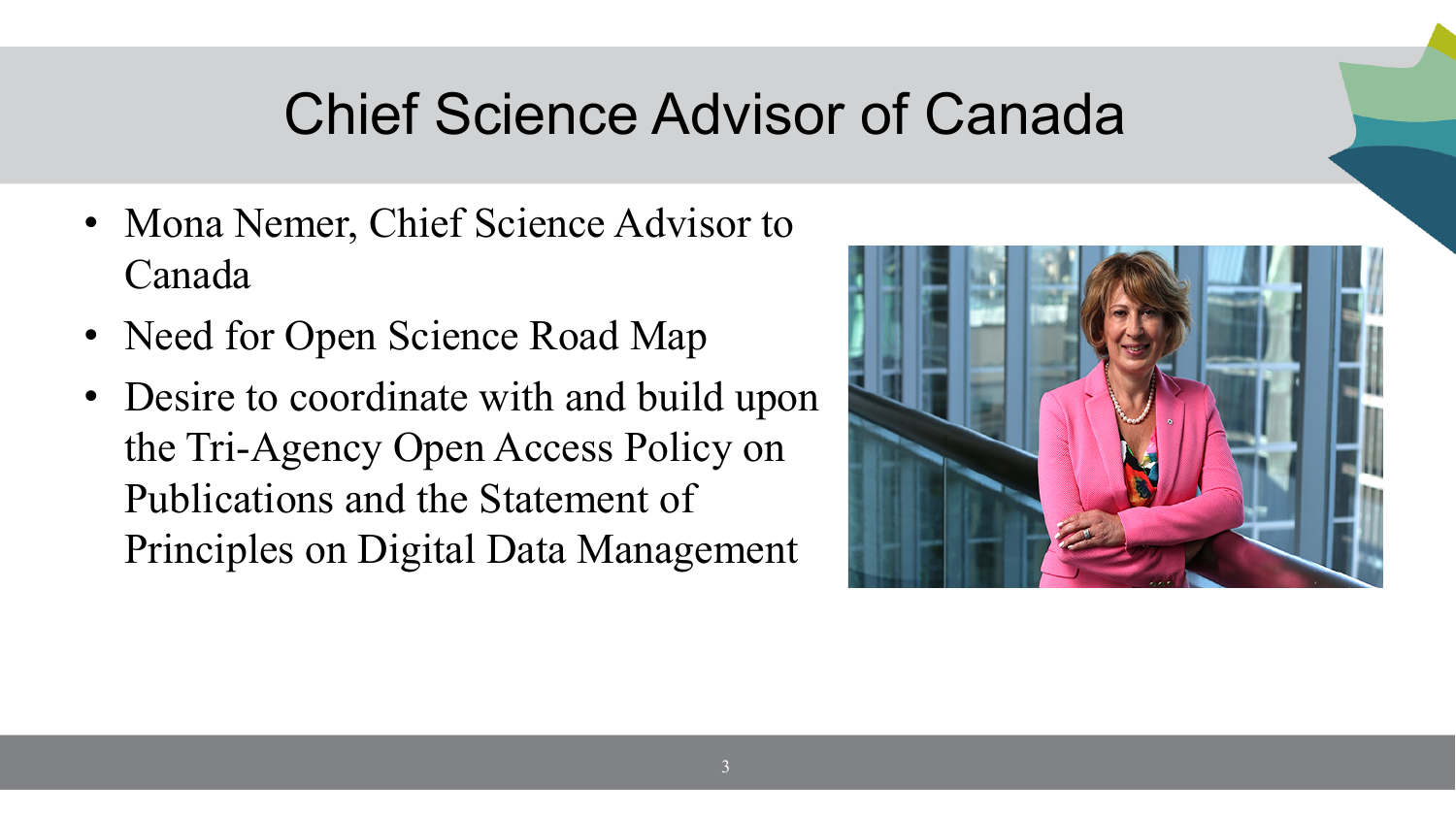## Advisory Committee on the Open Science Road Map (April - August 2019)

- Leslie Weir, University of Ottawa, Chair
- Government of Canada Membership:
	- Luc Gagnon, Chief Technology Officer, Shared Services Canada
	- Sarah Gallagher, Science Advisor, Canadian Space Agency
	- Nancy Hamzawi, Assistant Deputy Minister, Science and Technology, Environment Canada
	- Donna Kirkwood, Chief Scientist, Natural Resources Canada
	- André Loranger, Assistant Chief Statistician, Statistics Canada
	- Dan Wayner, Departmental Science Advisor and Chief Science Officer, National Research Council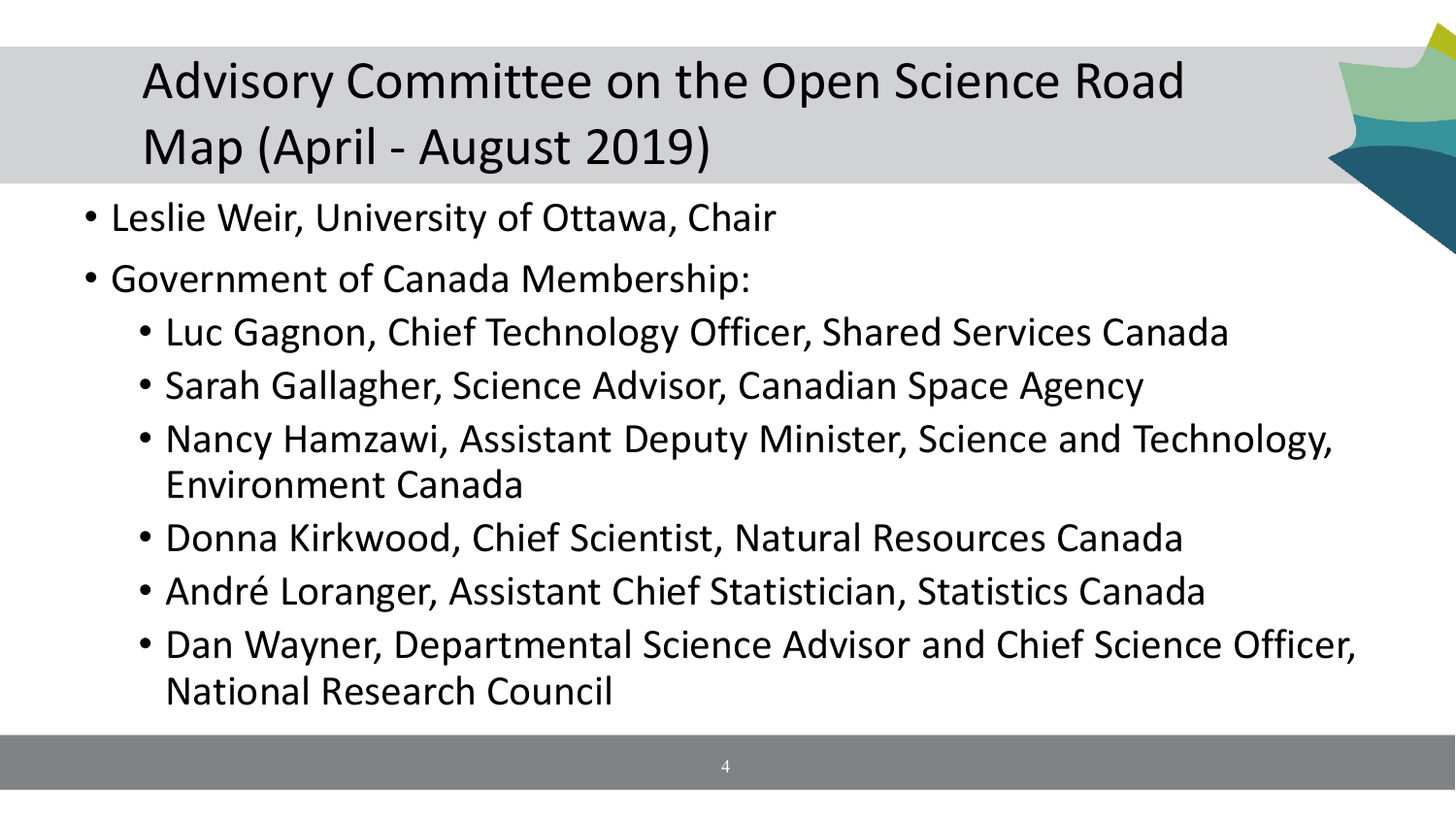#### Open Science Road Map Advisory Committee

- External Membership:
	- Tammy Clifford, Vice-President, Research Programs, CIHR
	- Martha Crago, Vice-Principal, Research and Innovation, McGill **University**
	- Chad Gaffield, University Research Chair Professor in Digital Scholarship, University of Ottawa
	- Danika Goosney, Vice-President, Research Grants and Scholarships, **NSERC**
	- Gilles Patry, Executive Director, U-15
	- Bo Wandschneider, CIO, University of Toronto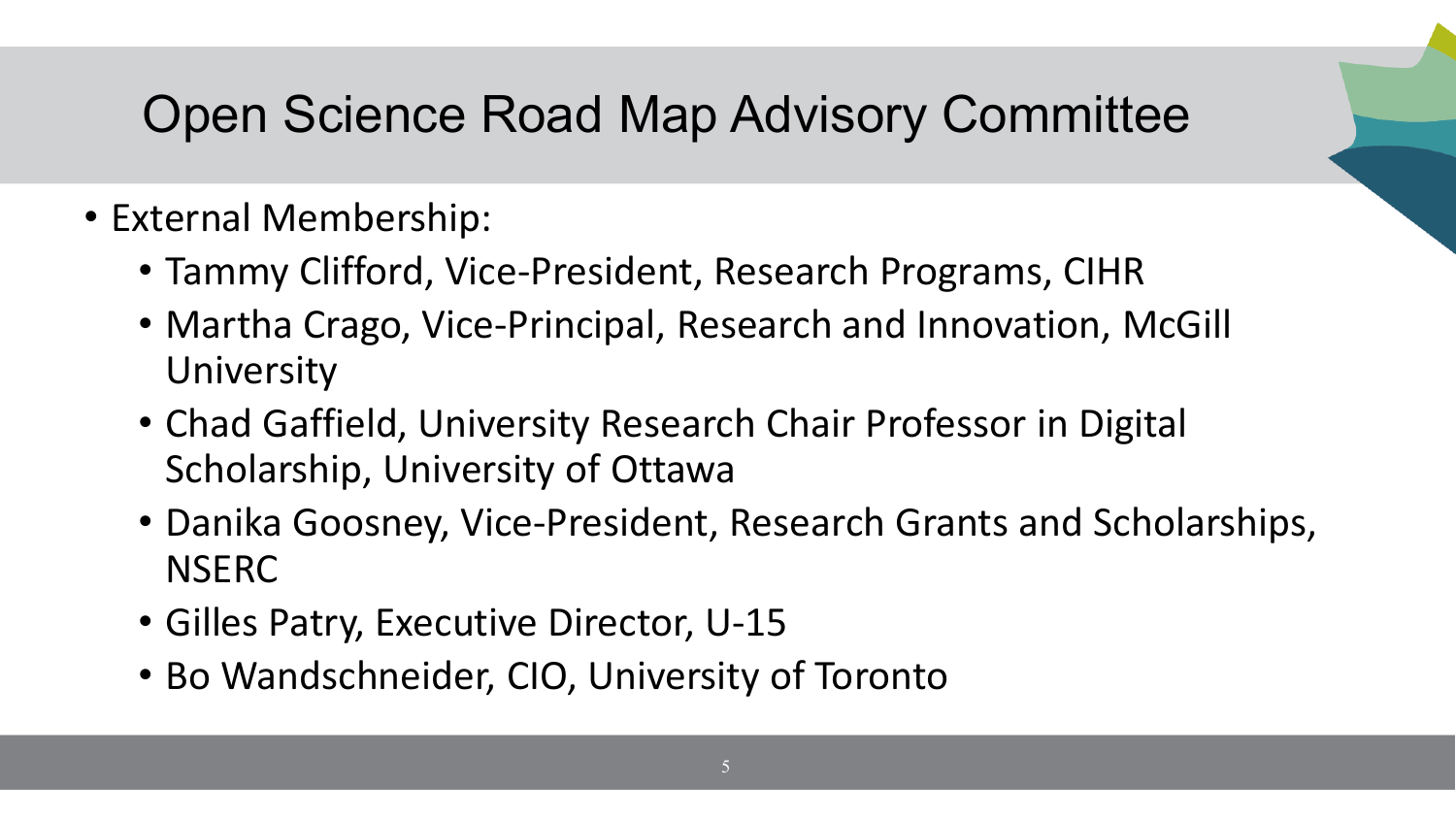## Guiding Principles

- People
- Transparency
- Inclusiveness
- Collaboration
- Sustainability

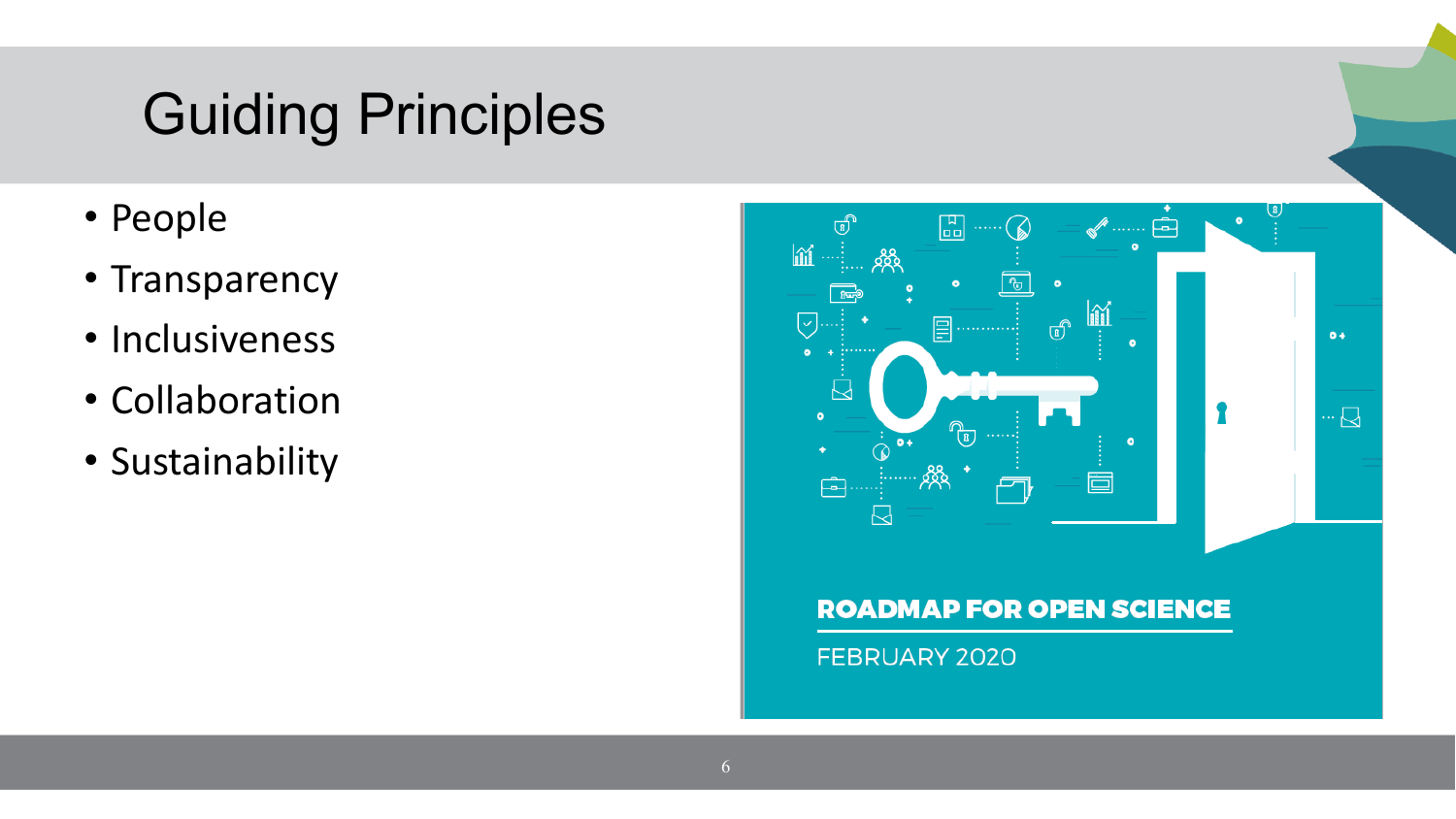#### Recommendations

• 10 Recommendations beginning with:

#### *Canada should adopt an Open Science approach to federally funded scientific and research outputs*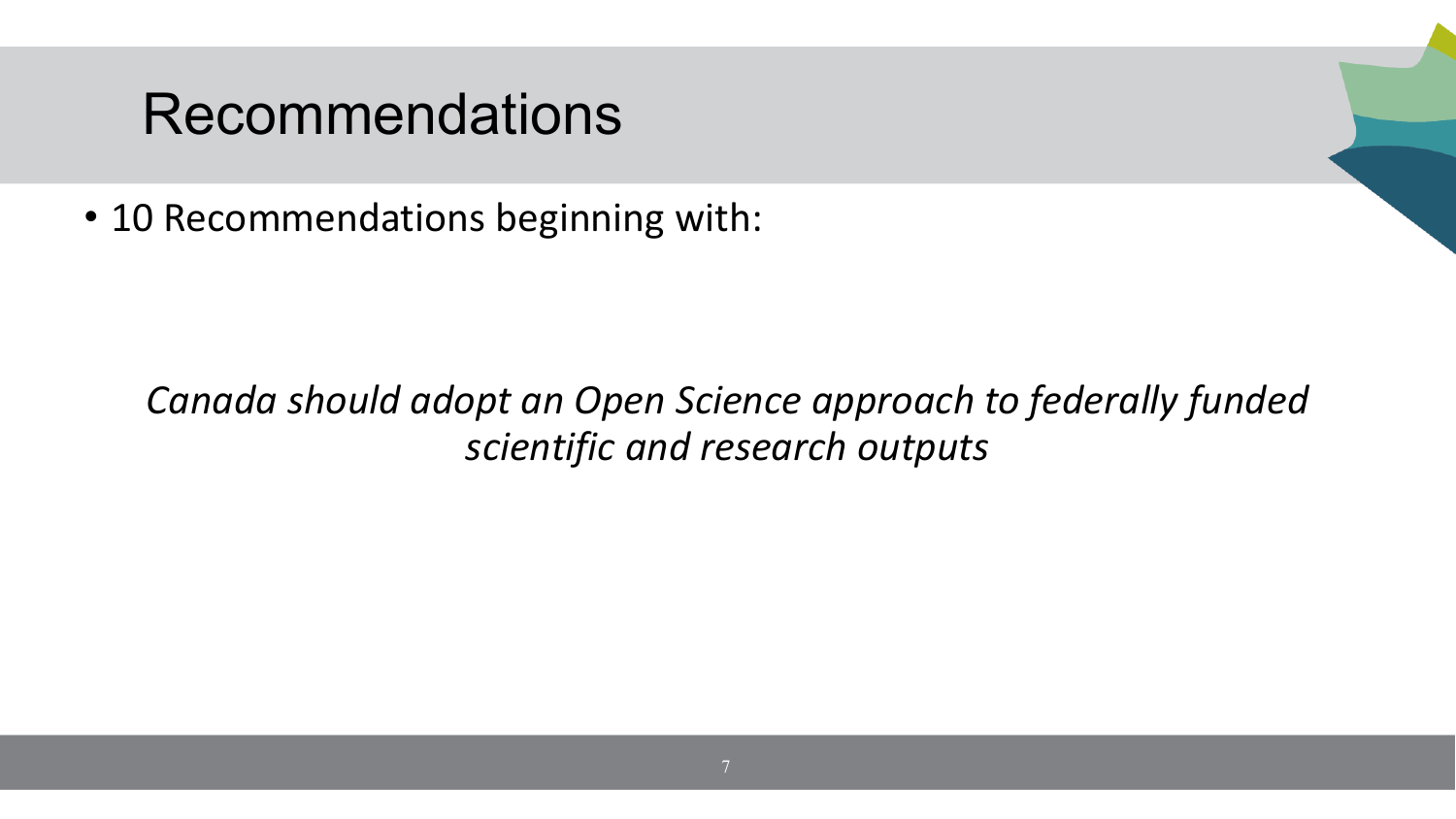## Open By Default

- *Federal science articles:* 
	- Scholarly articles authored or co-authored by federal scientist(s) or researcher(s) in peer-reviewed academic journals.
- *Federal science publications:* 
	- Scientific communications that scientists and researchers use to share their work. These include research or scientific reports, monographs, edited books, book chapters, conference proceedings, conference papers, conference contributions, posters, plain language summaries and technical scientific products.
- *Scientific and research data:*
	- Data that include, but are not limited to, observational, monitoring, operational, modelling and simulation, risk assessment, survey and surveillance, diagnostics and targeted survey, research and development, and technology innovation data.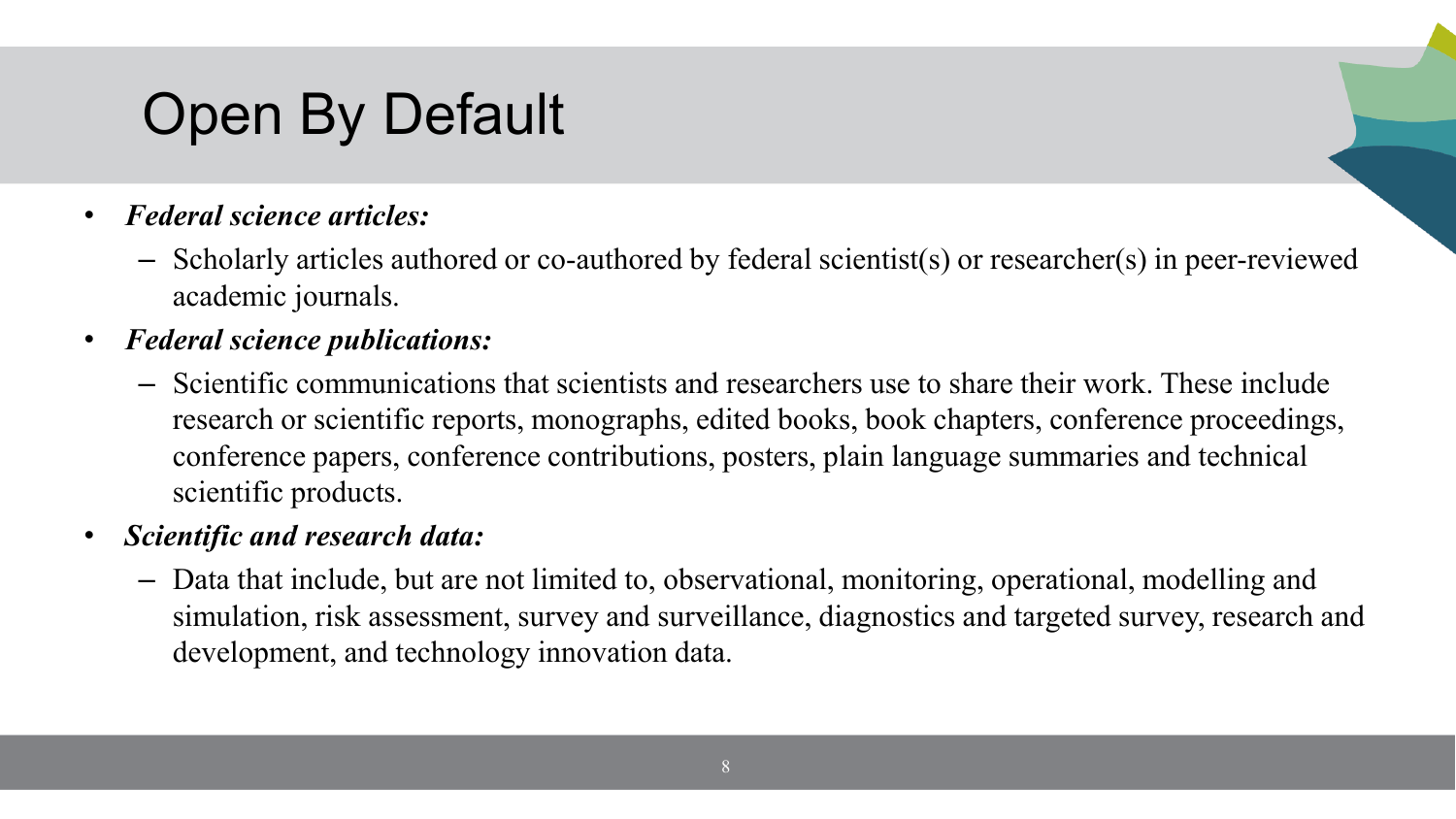## Open Science Steering Committee

Membership

- Mona Nemer, Chief Science Advisor of Canada, Co-Chair
- Paul Glover, President, Shared Services Canada, Co-Chair
- Marc Brouillard, Acting Chief Information Officer of Canada
- Erin O'Gorman, Associate Secretary, Treasury Board Secretariat
- Roger Scott-Douglas, Acting President, National Research Council
- Leslie Weir, Librarian and Archivist of Canada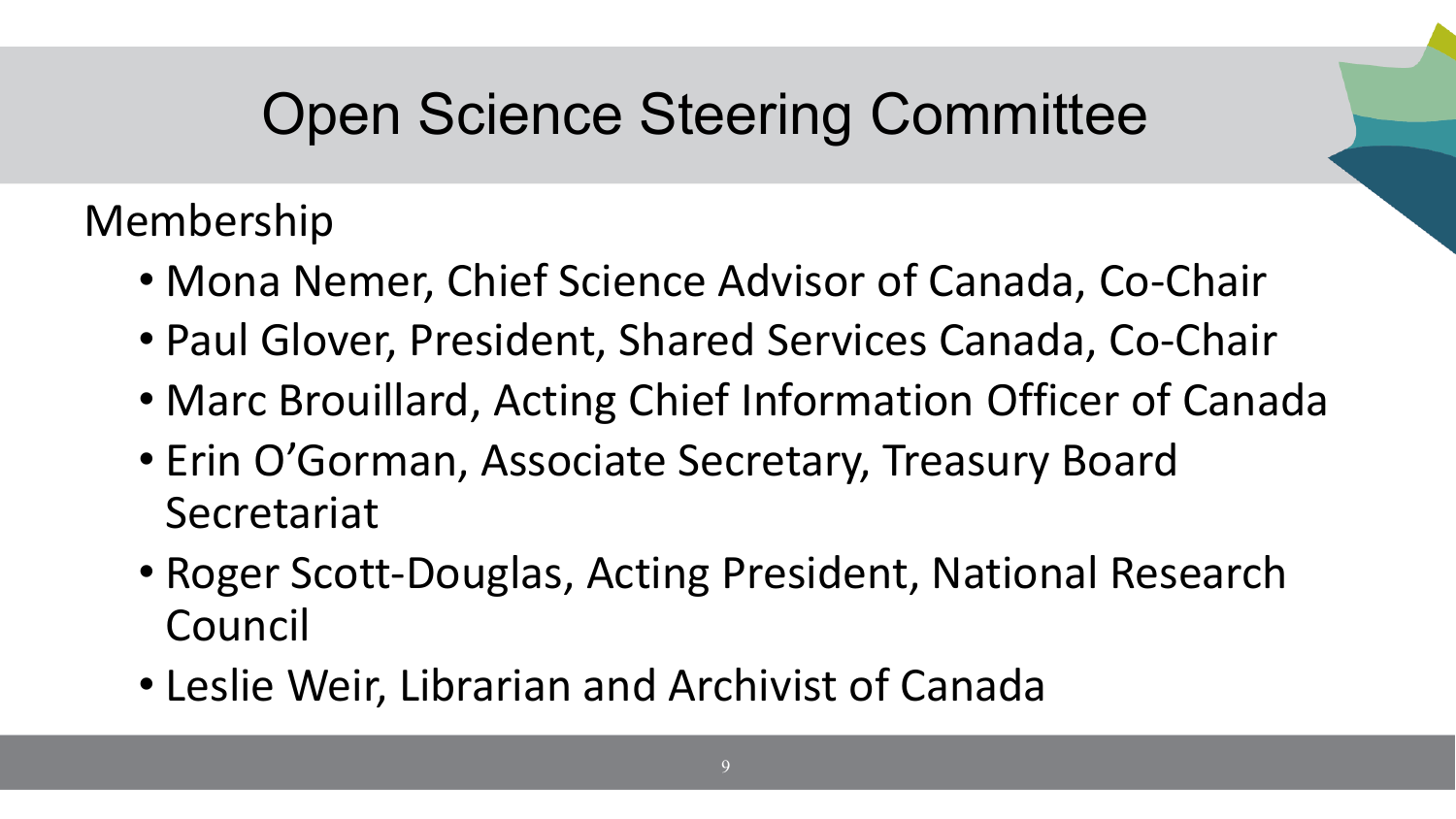## Next Steps

- Consultations and discussions with the federal research community
- Development of actions plans to support the implementation of the Road Map
- Steering Committee next meet on December 11<sup>th</sup>
	- Revise timelines in the Road Map (due to COVID-19)
	- Approval the guidance framework for federal government science
	- Action planning for supporting openly accessible federal science articles (2022) and federal science publications (2023)